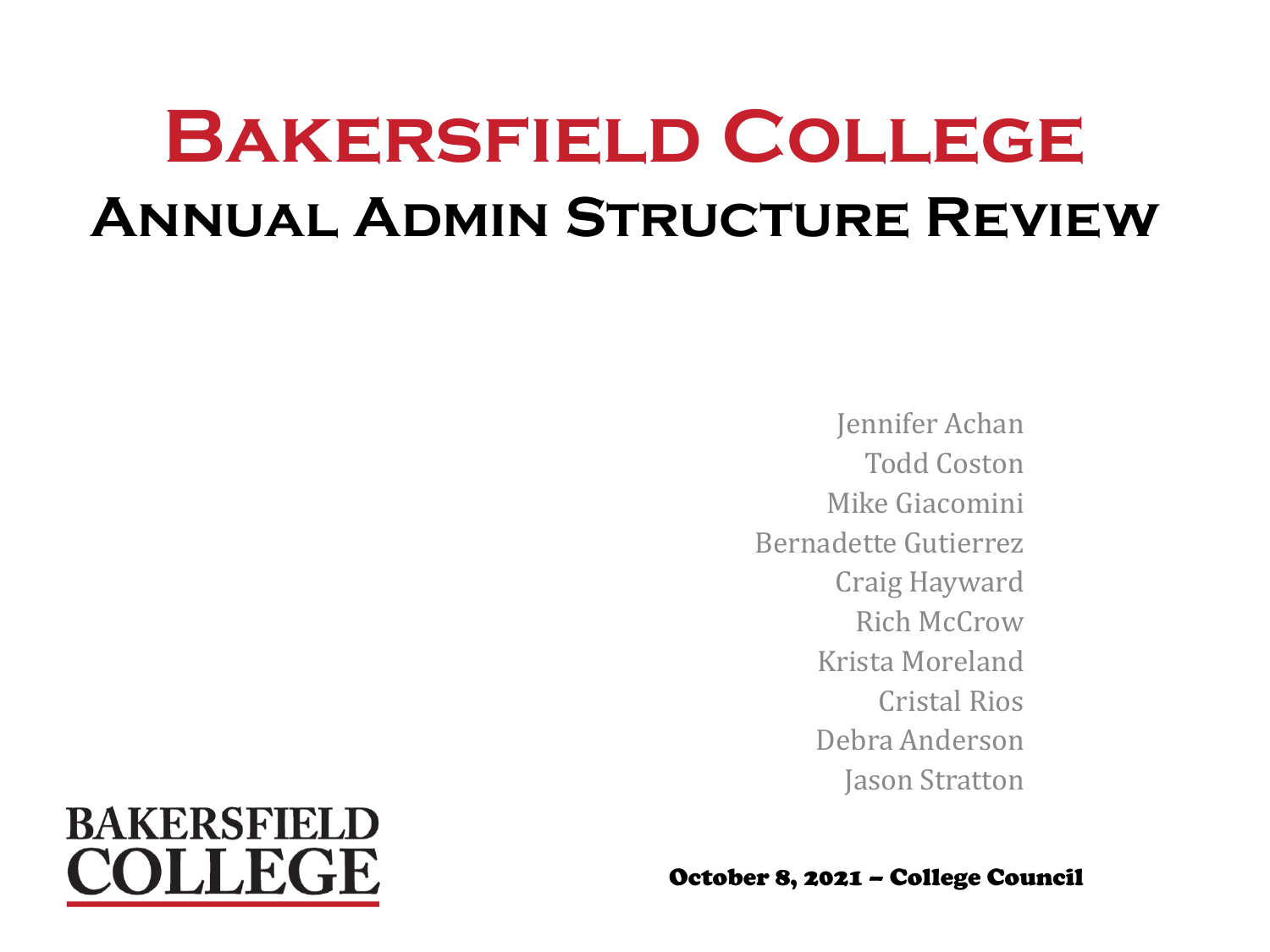## **Why Admin Structure Review**

Accreditation Standard IV.A.10 says:

"*The institution maintains a sufficient number of administrators with appropriate preparation and expertise to provide continuity and effective administrative leadership and services that support the institution's mission and purposes*."

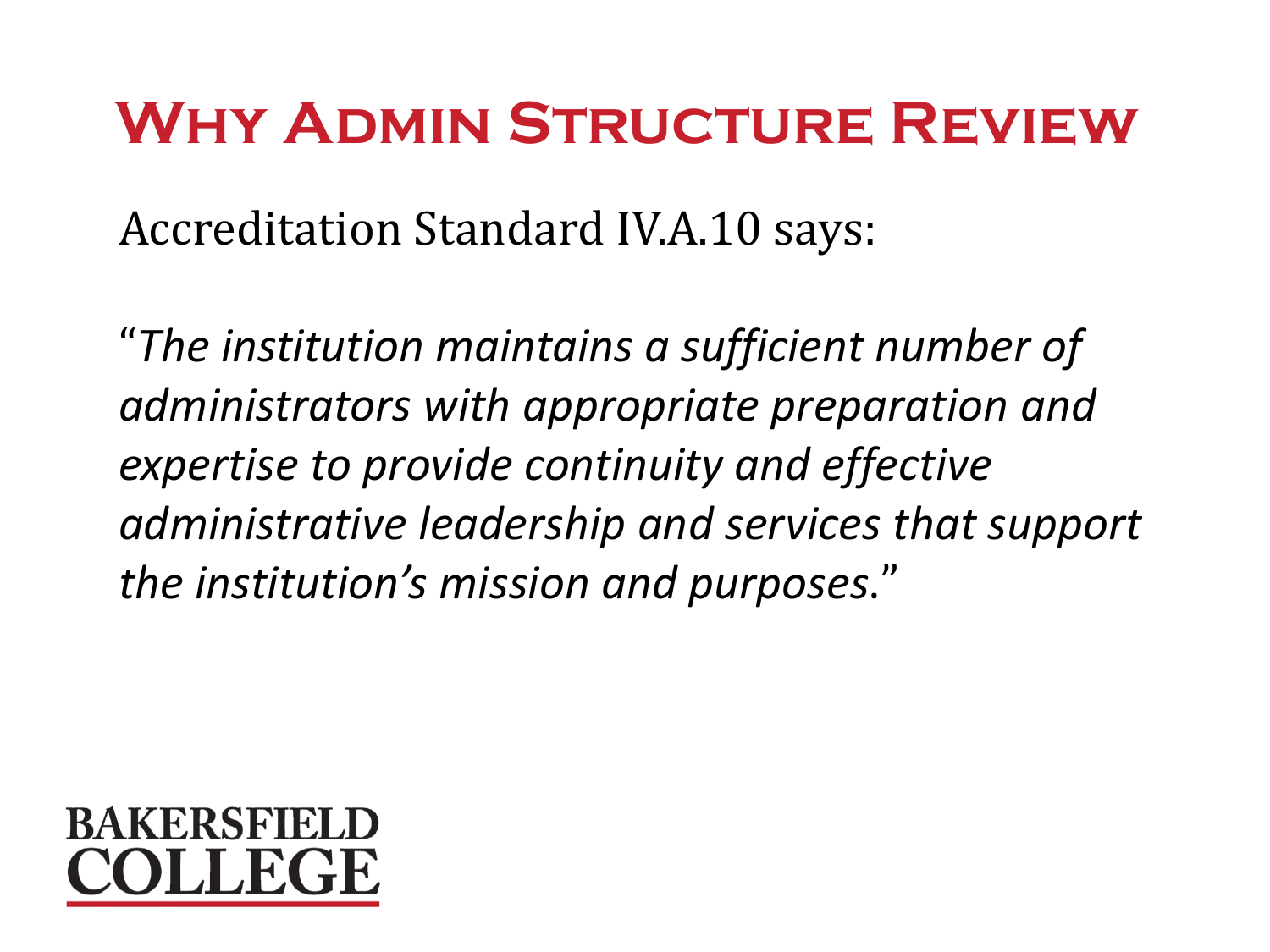### **What is Admin Structure Review**

The Administrative Structure Review taskforce provides the catalyst for recommending a "*sufficient number of administrators*" as well as making sure the positions are in "*support of the institutional mission*".

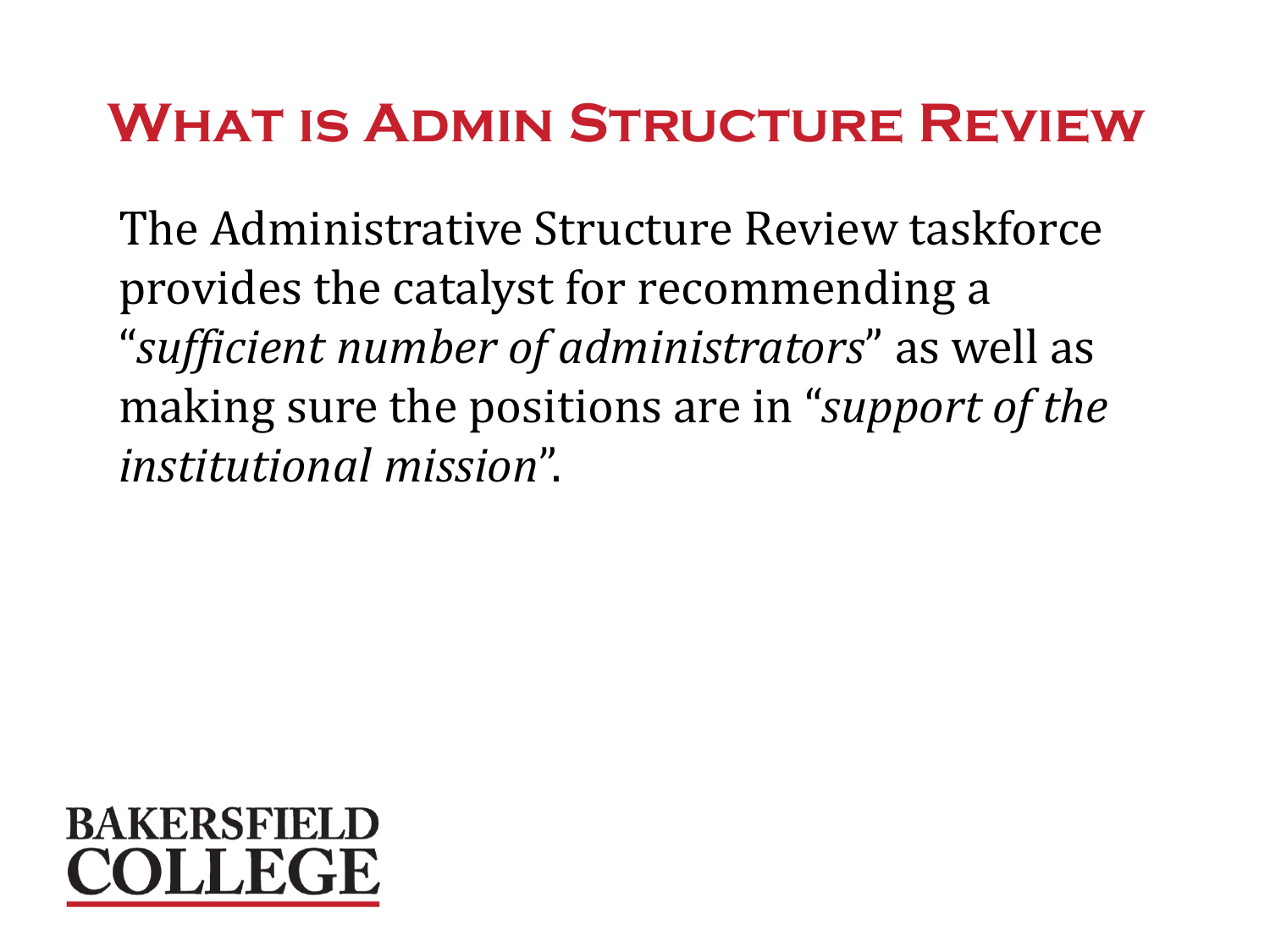# **Task Force Charge**

- Review college Values, Mission, and Strategic **Directions**
- Review and discuss proposed organizational changes
- Review and discuss proposed new positions and title changes
- Review and discuss budgetary impact and 50% law implications
- Engage with various college committees for input

### **BAKERSFIELD** COLLEGE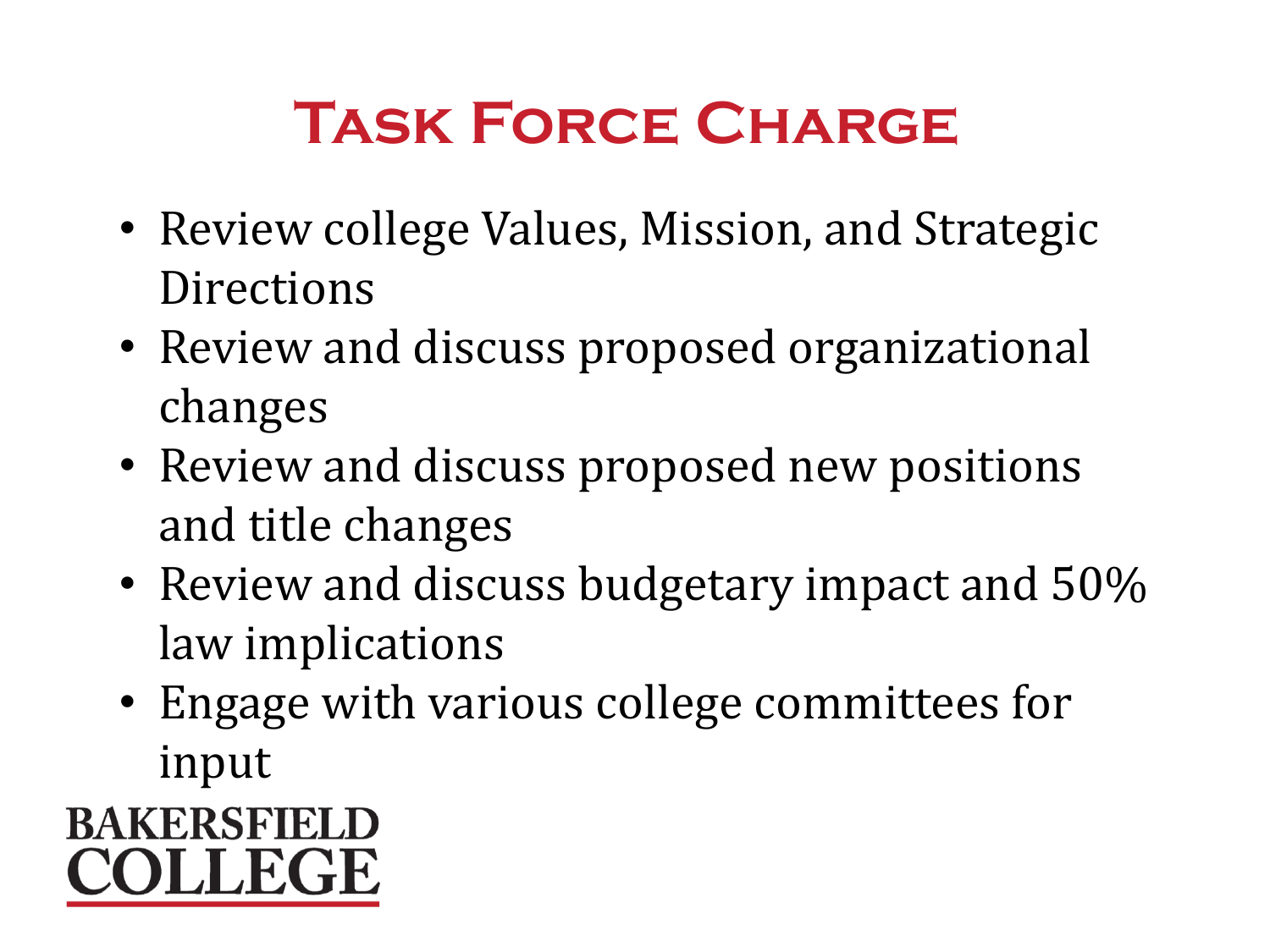# **Task Force Deliverable**

- Make a recommendation on the Administrative Organizational Structure
- Provide brief narrative document with position justifications, ranking of positions based on committee vote, and 50% implications

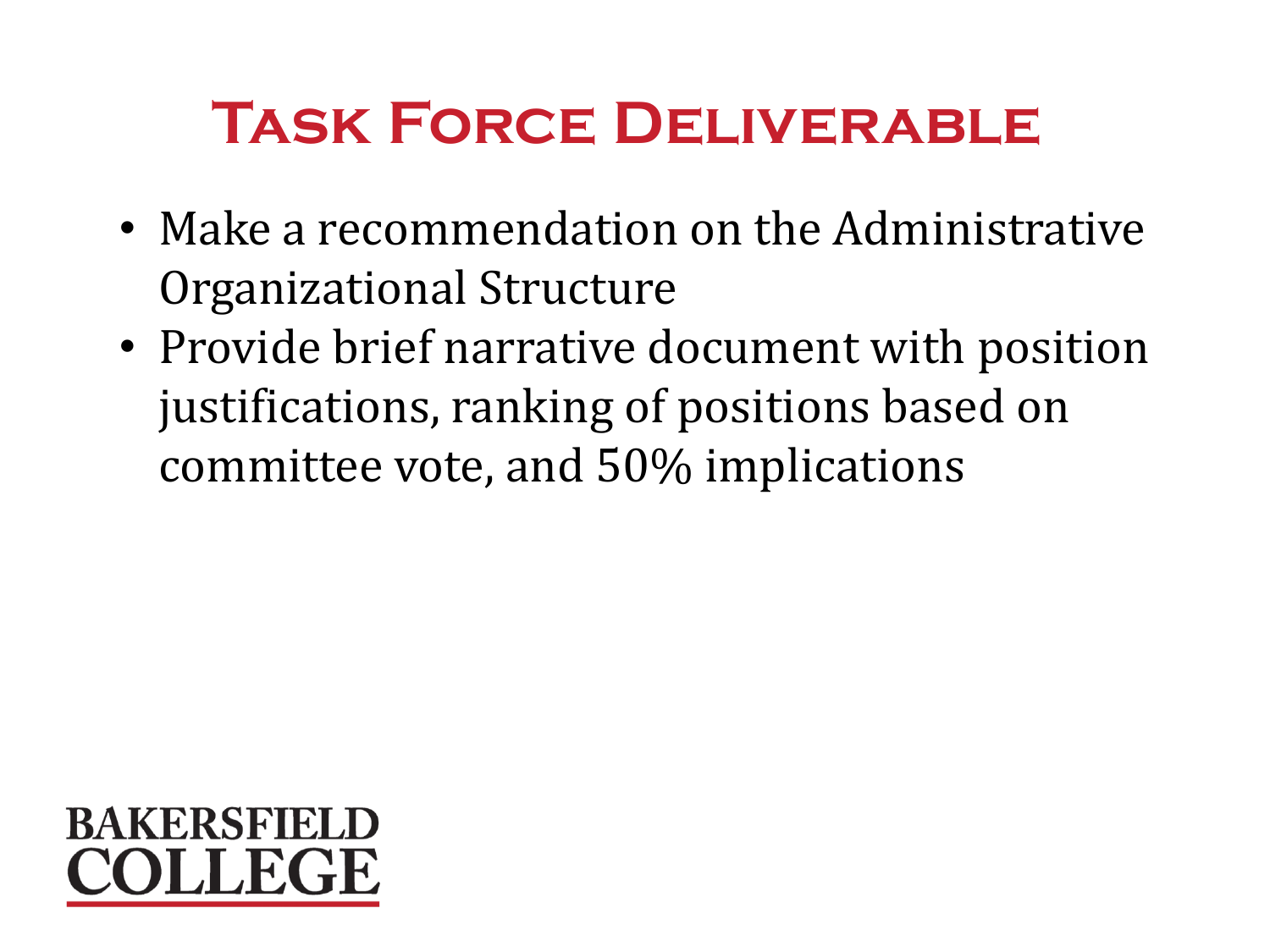# **Timeline Review**

#### **October 5 – October 22**

*October 8th : Provide overview and workplan to College Council* Task Force completes initial work

- Review of current organizational structure, key institutional documents, and college-wide initiatives
- Review potential org changes for Instruction, Student Affairs, Admin Services, Presidents Team *October 22nd : Provide update to College Council*

#### **October 23 – November 12**

Communicate with various college constituencies (such as FCDC, SALT, EAC, CSEA, Academic Senate, etc.) to gather input *November 12th : Provide update to College Council*

#### **November 13 – November 19**

Continue campus engagement and finalize details of proposal *November 19th : Review proposal with College Council for 1st read*

#### **November 20 – December 10** *December 10th : College Council vote on final proposal*

**BAKERSFIELD** COLLEGE